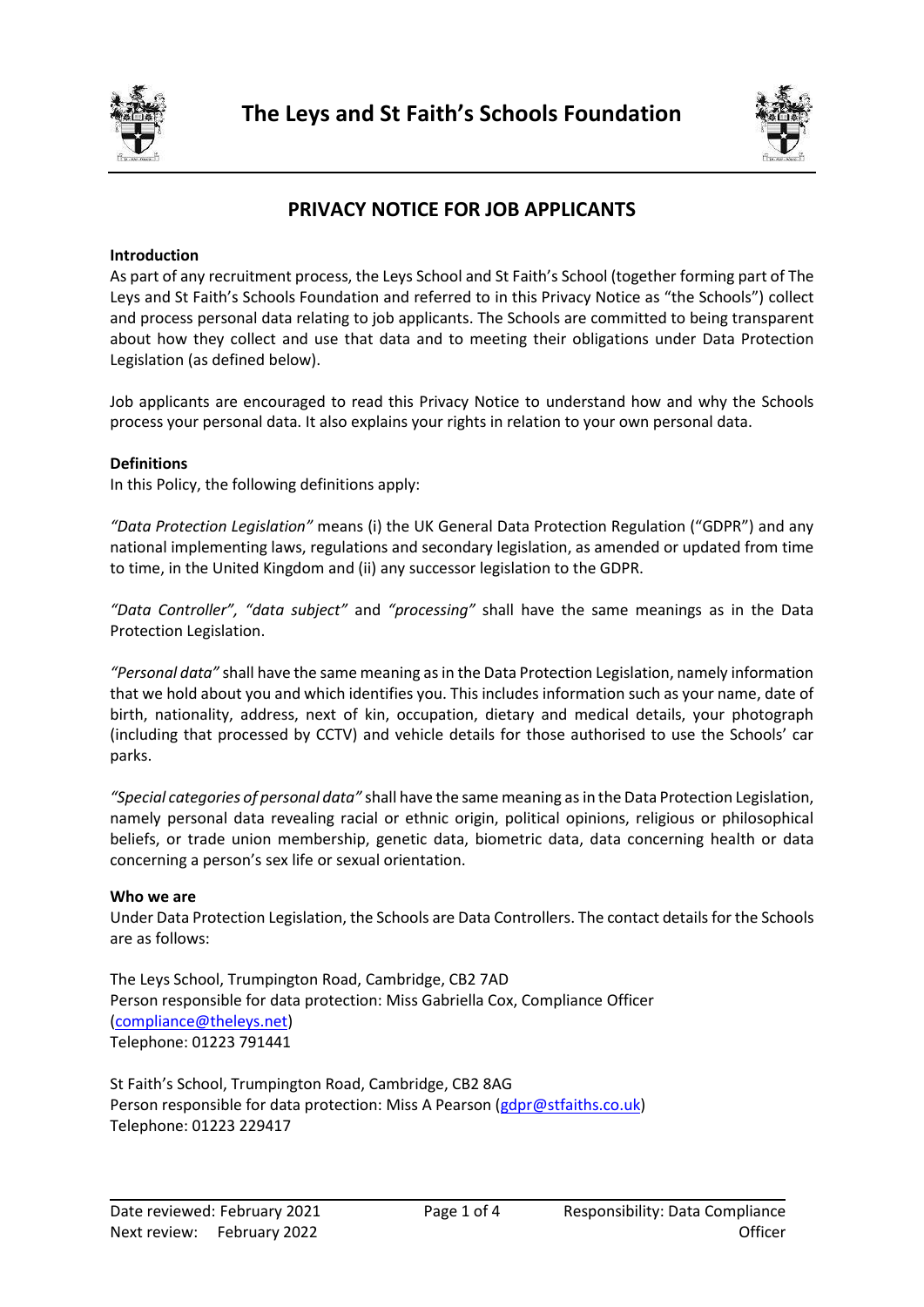If you have any comments, questions or concerns about the information in this Privacy Notice or your rights, pleas[e use](mailto:use) the contact details listed above.

## **What personal data do the Schools process?**

The Schools collect a range of personal data belonging to you. Below are some examples:

- Full name, date of birth, address and contact details, including email address and telephone
- number;
- Details of your qualifications, skills, experience and employment history;
- Details about your hobbies and interests;
- Information about your current level of remuneration, including benefit entitlements;
- National Insurance details;
- Current salary details if applicable;
- Criminal record information;
- Contact details for referees;
- On occasion, information from your social media profiles;
- Whether or not you have a disability or medical condition for which the School needs to make reasonable adjustments during the recruitment process; and
- Information about your nationality and entitlement to work in the UK
- Please note that during the Covid-19 pandemic, the School may record your temperature for the purpose of symptom checking and safeguarding the school community before you come on to site.

# **How do we collect and store your personal data?**

The Schools may collect your personal data in a variety of ways. Examples include:

- Agencies
- Application forms
- Your CV
- Personal identity documents such as your passport and driving licence
- Forms of assessment including online tests
- Information collected at interview or other correspondence with you
- Third parties, such as references supplied by former employers, information from employment background check providers and information from criminal records checks.

The Schools will obtain personal data from third parties, such as previous employers, only once a job offer has been made to you and will inform you that it is doing so.

Data will be stored in a range of different places, including on your application record, in HR management systems and on other IT systems (including email).

### **The Schools' legal grounds for processing your personal data**

In some cases, the Schools need to process personal data to ensure that they comply with their **legal obligations**. For example, they are required to check a successful applicant's eligibility to work in the UK and whether they have any criminal convictions before employment starts.

The Schools have a **legitimate interest** in processing personal data during the recruitment process and for keeping records of the process. Processing data from job applicants allows the Schools to manage the recruitment process, assess and confirm a candidate's suitability for employment and decide to whom to offer a job. The Schools may also need to process personal data from job applicants to **respond to and defend against legal claims**.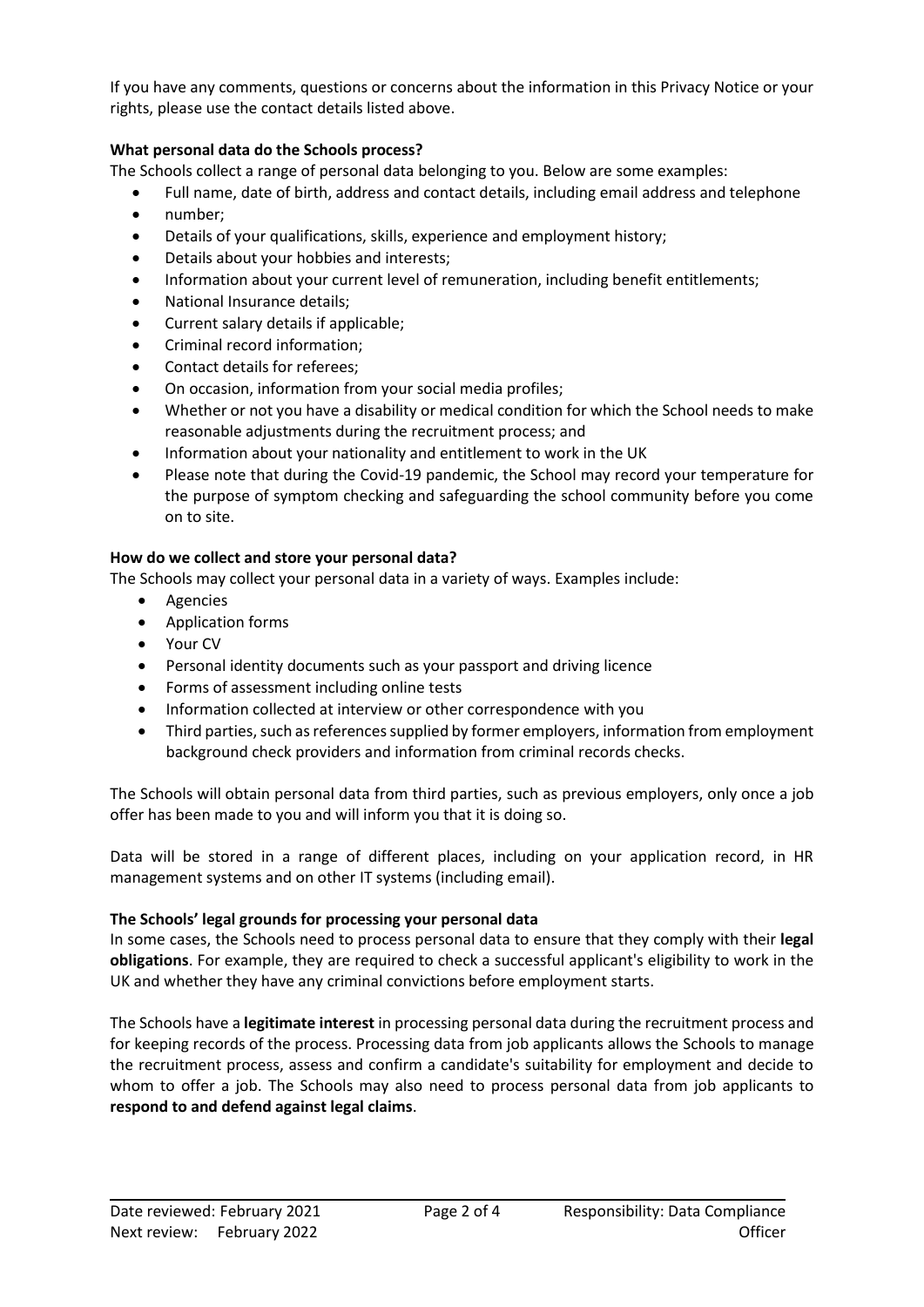In some circumstances, the Schools may request **consent** from you to process your personal data. You may withdraw this consent at any time but please note that any use of your data made before you withdrew your consent may still be valid.

The Schools may process special categories of data, such as information about ethnic origin, sexual orientation, religion or belief, to monitor recruitment statistics. They may also collect information about whether or not applicants are disabled or have a health condition, to be able to make reasonable adjustments. The Schools process such personal data to carry out their **employment law obligations.**

For some roles, the Schools are obliged to seek information about criminal convictions and offences. Where the Schools seek this information, they do so because it is necessary for compliance with their legal obligations.

# **Who has access to your personal data?**

The majority of your personal data collected will remain within the School to which you are applying and only be used by the people who are part of the recruitment process, such as the HR Department, your potential Line Manager and the Head, Bursar or Deputy Head.

The School will not share your personal data with third parties, unless your application for employment is successful and you are made an offer of employment. The School will then share your personal data with third parties such as former employers to obtain references for you, employment background check providers to obtain necessary background checks and the Disclosure and Barring Service to obtain necessary criminal records checks.

We will only share your personal data with other people or organisations when we have a lawful reason to do so and where the Schools are assured that your data will be processed securely.

### **Transferring personal data outside the UK**

We may send your personal data to countries which do not have the same level of protection for personal data as there is in the UK. For example, we may communicate with you by email during the recruitment process if you are making an overseas application. If this is the case, we will only transfer your personal data in this way because it is necessary for the implementation of pre-contractual measures, following your application for employment.

Where the country does not have the same level of protection for personal data as there is in the UK, we will endeavour to put reasonable safeguards in place.

### **Your Rights**

Individuals have a number of rights under Data Protection Legislation which you can exercise in certain circumstances. These include:

- You have the right to be informed about our collection and use of your personal data;
- If the data we hold about you is incorrect, you can ask us to correct it;
- You can ask us to delete the personal data we hold on you;
- You can ask what personal data we hold about you and be provided with a copy;
- You can object to the School processing your personal data;
- You can ask the School to restrict the use of your personal data;

### **How do the Schools protect personal data and ensure its accuracy?**

The Schools take the security of your personal data seriously. They have internal policies and controls in place to ensure that your personal data is not lost, accidentally destroyed, misused or disclosed, and is accessed only by those who need to know the information for the performance of their duties.